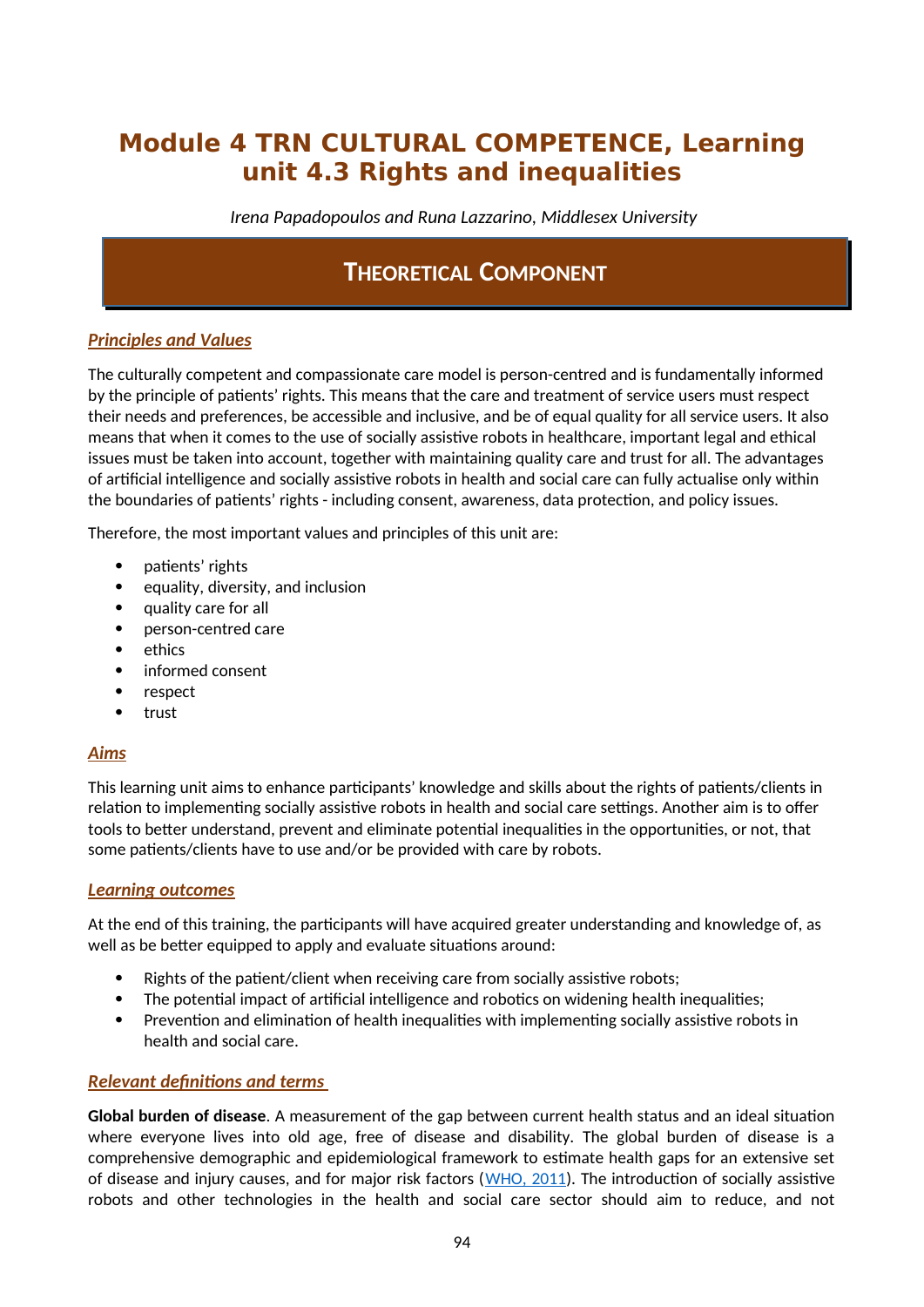exacerbate, economic and social inequalities whereby, today, the burden of disease is massively carried by low and middle-income countries as well as by the more disadvantaged sections of society.

**Health inequalities**. Health inequalities are unfair and avoidable differences in health across the population, and between different groups within society, based on place of birth, work, and age. These conditions influence our opportunities for good health. Health inequalities have been documented between population groups across at least four overlapping dimensions: (i) Socio-economic status and deprivation: e.g., unemployed, low income, people living in deprived areas; (ii) Protected characteristics: e.g., age, sex, race, sexual orientation, disability; (iii) Vulnerable groups of society, or 'inclusion health' groups: e.g., migrants; Gypsy Roma and Traveller communities; rough sleepers and homeless people; sex workers; (iv) Geography: e.g., urban, rural. Action on health inequalities requires improving the lives of those with the worst health outcomes ([NHS, 2021](https://www.england.nhs.uk/ltphimenu/definitions-for-health-inequalities/)). Recently, the advances in AI have uncovered issues of inequalities due to the fact that not everyone has access to, or the resources to access, advanced technologies in the health sector and beyond.

**Person-centred care**. Care that is focused and organized around the health needs and expectations of people and communities rather than on diseases. People-centred care extends the concept of patientcentred care to individuals, families, communities and society, and their crucial role in shaping health policy and health services [\(WHO, 2011\)](https://www.who.int/news-room/fact-sheets/detail/patient-safety)

**Patient rights**. A set of rights, responsibilities, and duties under which individuals seek and receive health care services. Main patients' rights are: 1) Right to be respected. Every person is a unique individual who is responsible for their own health (except if they have diminished capacity and are unable to act on their own behalf). Each person´s care should be tailored to their particular needs. 2) Right to be informed, and to participate, or not to participate. Patients have the right to privacy and to make decisions based on adequate information regarding their health status, care and treatment. 3) Right to equal access to health care. Every citizen has the right to equal access to comprehensive health care ([Briggs M. et al., 1994](https://pallipedia.org/patients-rights/)).

### *What the research says*

- **Lawrence M., (2018)** *The forward march of robots halted? Automation, employment and inequality***. Institute for Public Policy Research.** This blog post talks about technological change and the increase in automation. The author puts forward that this change will lead to more inequality, as some areas and jobs will be more affected than others. Finally, the blog post gives recommendations on how these potential problems can be anticipated and managed. Available [here](https://www.ippr.org/blog/the-forward-march-of-robots-halted-automation-employment-and-inequality).
- **Can the right technology end health inequalities? (2020).** This online magazine article describes existing health inequalities, gives examples of how COVID-19 has spotlighted health inequalities and asks how health technologies can end health inequalities. Available [here.](https://www.openaccessgovernment.org/end-health-inequalities/98761/)
- **Hamblin, K., (2020). Care System Sustainability: what role for technology? An evidence review. Sustainable Care – connecting people & systems, Circle.** This review explores the role of technology in social care. Also, it highlights some concerns, such as inequalities in access to technology, described as the 'digital divide.' The author argues that several challenges faced by care systems are not experienced equally across local authorities, undermining the notion that technology can provide a 'one size fits all' solution to the issues faced in social care. Skills are also essential, and there are inequalities in people's digital skills. The infrastructure is also lacking in some areas. Available [here](http://circle.group.shef.ac.uk/2020/10/28/scpaper-technologyevidencereview/).
- **Marschang, S., (2014) Health inequalities and eHealth, eHealth Forum, Athens, Greek Presidency session on 'eHealth for resource-limited settings' – 12 May 2014, Policy Coordinator for Health Systems, European Public Health Alliance (EPHA).** This paper is a presentation covering (1) European Public Health Alliance & eHealth Stakeholder Group (EHSG); (2) EHSG report on 'Health inequalities and eHealth'; (3) Barriers experienced by users & vulnerable groups; (4) Barriers experienced by health professionals/providers; (5) Industry solutions tackling identified barriers; (6)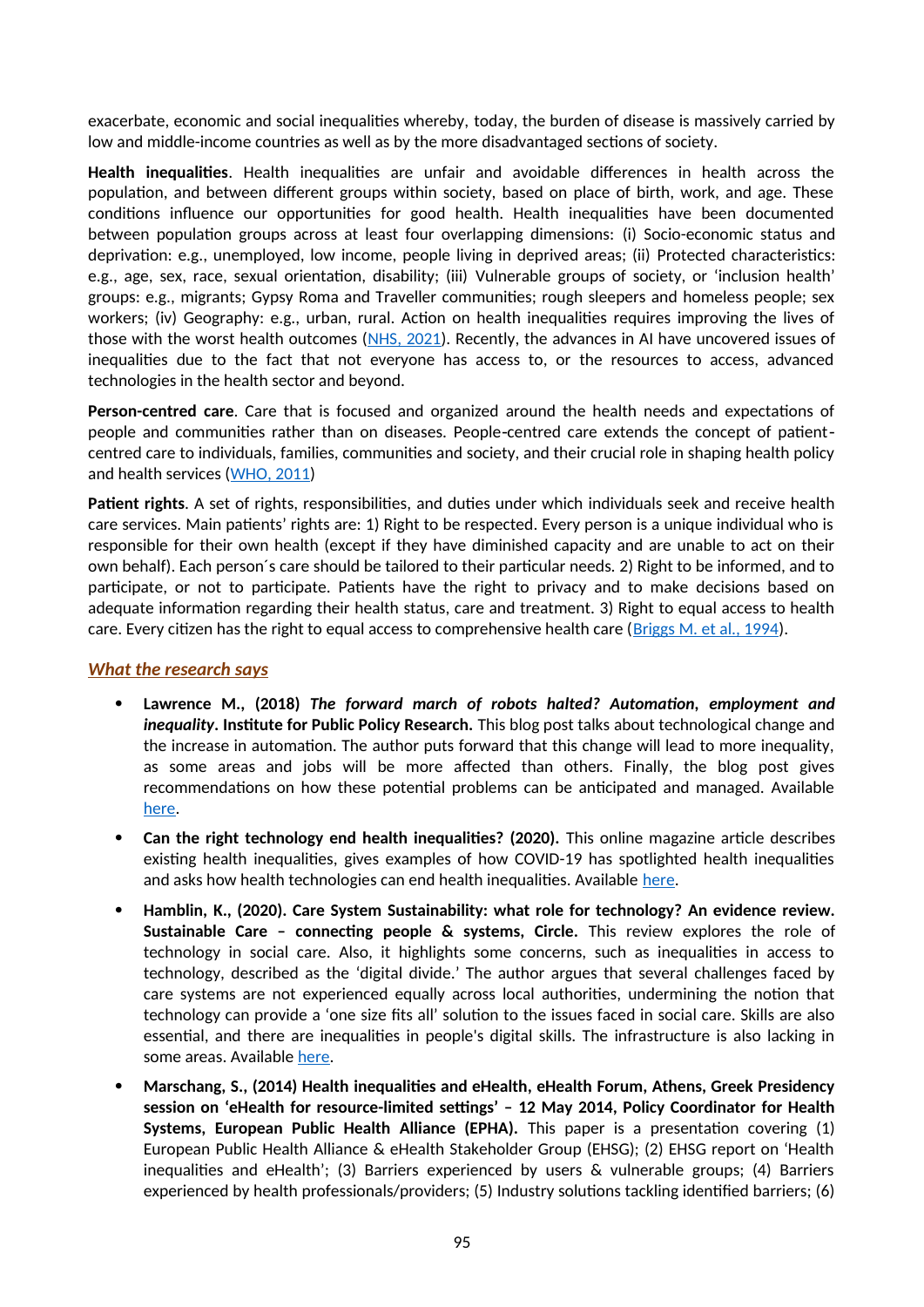Transferable good practices (EU, national, regional eHealth policy); (7) EHSG Recommendations. Available [here](http://www.ehealth2014.org/wp-content/uploads/2014/06/Pres_Marschang.pdf).

- **Blake, V. K., (2020) Regulating Care Robots.** *Temple Law Review* **92(3).** The article reports that care robots already assist the elderly in some nursing homes around the globe, and their employment in hospitals and private homes is steadily increasing. Robots are a great promise: they can provide increased independence, assistance with daily living, comfort, and distraction during procedures, education, and companionship during vulnerable and lonely times in patients' lives. Despite these promising features, there are also several concerns: care robots, designed to win patient trust and affection, have unprecedented access to personal lives and recording and sensory capabilities beyond any human. For this, robots pose a significant risk to privacy, confidentiality, and autonomy, which are pillars of respecting patients' rights. Regulation of care robots will be necessary to safeguard these patients' rights. This article proposes a regulatory framework for care robots addressing four key stakeholders involved in care robot governance: the providers and institutions that deploy care robots, the manufacturers of such robots, and government agencies. Available [here](https://heinonline.org/HOL/Page?collection=journals&handle=hein.journals/temple92&id=580&men_tab=srchresults).
- **Tavani T. H. (2018) Can Social Robots Qualify for Moral Consideration? Reframing the Question about Robot Rights, Information 2018, 9(4), 73.** A controversial question that has been hotly debated in the emerging field of robot ethics is whether robots should be granted rights. Yet, a review of the recent literature in that field suggests that this seemingly straightforward question is far from unambiguous. For example, those who favour granting rights to robots have not always been clear as to which kinds of robots should (or should not) be eligible. Nor have they been consistent concerning which kinds of rights—civil, legal, moral, etc.—should be granted to qualifying robots. Also, there has been considerable disagreement about which criteria a robot should satisfy to be eligible for rights, and there is ongoing disagreement as to whether a robot must satisfy the conditions for (moral) agency to qualify either for rights or (at least some level of) moral consideration. This paper aims to show how the current debate about whether to grant rights to robots would benefit from an analysis and clarification of some key concepts and assumptions underlying that question. Available [here](https://www.researchgate.net/publication/324093497_Can_Social_Robots_Qualify_for_Moral_Consideration_Reframing_the_Question_about_Robot_Rights).

# *What do national legislation and international/European treaties and conventions say on the topic?*

- **Lawrence, M., Roberts C., and King L. (2017). Managing Automation. Employment, inequality and ethics in the digital age. Discussion paper. Institute for Public Policy Research Commission on Economic Justice.** Key reflections of this report that are relevant to this learning unit: a) automation is likely to change jobs rather than eliminate them; b) the tasks that human workers do are likely to change, as well as the percentage of their job that is automated; c) there are likely to be inequalities introduced because there is no large-scale policy intervention relating to the roll-out of automated technologies. The report also gives a number of recommendations, for example, about managing the implementation of automated technology, and also in relation to the regulation. Available [here](https://www.ippr.org/publications/managing-automation).
- **Puaschunder, J. (2019). The Legal and International Situation of AI, Robotics and Big Data With Attention to Healthcare, SSRN Electronic Journal.** The most recent decade featured a data revolution. Therefore, the call for developing a legal, policy, and ethical framework for using big data, artificial intelligence, and algorithms has reached unprecedented momentum. Such a framework is urgent and necessary in order to ensure the respect of patients' rights and avoid deepening health inequalities. The report aims at helping a broad spectrum of stakeholders understand the impact of these technologies to provide them with information on key drivers, restraints, challenges, and opportunities for the pursuit of improvement of this new market innovation within the respect of the patients' rights. Available [here](https://www.researchgate.net/publication/336951897_The_Legal_and_International_Situation_of_AI_Robotics_and_Big_Data_With_Attention_to_Healthcare).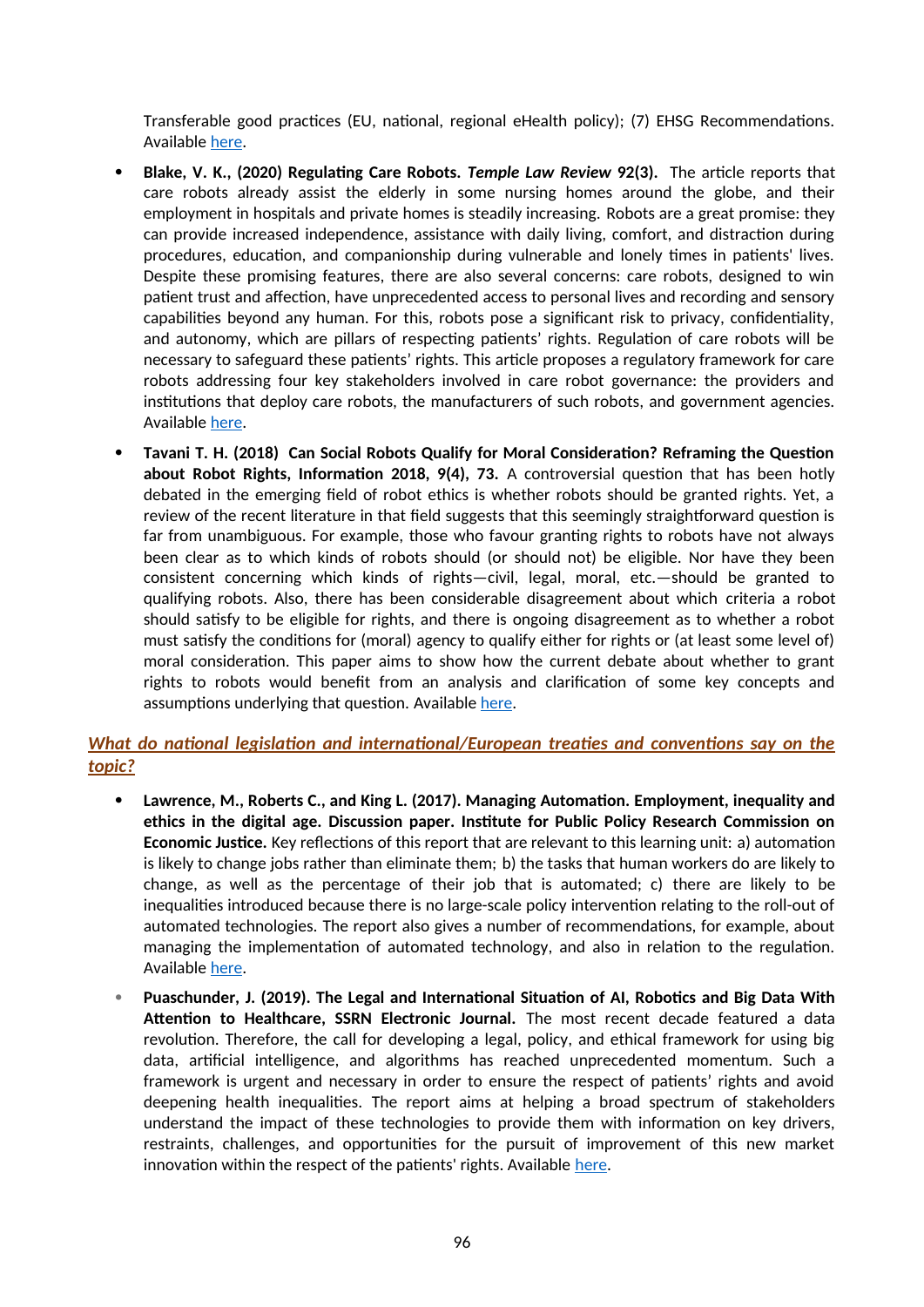- **Scottish Care (2018) Tech Rights. Human Rights, Technology and Social Care.** This report summarises the use of technology in social care and describes the challenges and implications concerning human rights and other legal and ethical implications. The report relates to social care in Scotland. Several recommendations are given at the end of the report, one of which is developing a technology strategy for social care staff so that they can become technologically confident and increase their knowledge and understanding. Available [here](https://scottishcare.org/wp-content/uploads/2019/11/TechRights-Human-Rights-Technology-and-Social-Care.pdf).
- **UK Parliament POST (2016) POSTNOTE: Automation and the workforce.** This note describes specific ways in which Robotics and autonomous systems may impact employment and the workforce. They can either take over tasks that have been done by human workers or help human workers to do tasks that cannot be automated. These new technologies will likely create more jobs or change the types of jobs people do, and by implication, change the needed skills. This may drive job losses, and the impact may create inequalities, depending on the demand for certain jobs and certain types of skills. The report also mentions how education and training evolve due to the rate of technological change (which implies the need for up-skilling or re-skilling). Finally, it mentions several suggestions that have been given to address these needs: MOOCs, on-the-job training, and links between businesses and educational institutions to deliver targeted training based on business needs. Available [here](https://post.parliament.uk/research-briefings/post-pn-0534/).

# **PRACTICAL COMPONENT**

# *Learning Activities*

Activity 1: Socially assistive robots against health inequalities – reflexive activity

- You are asked to apply your learning towards assessing potential ways in which culturally competent socially assistive robots could reduce health inequalities in their own workplace.
- Please, read the article 'How to improve cultural competence in health care' to prepare for the following activity (available [here\)](https://publichealth.tulane.edu/blog/cultural-competence-in-health-care/). Then, think about 1/2 practical examples and share them with other participants by posting your reflections in the discussion area of the social platform for collaborative learning.
- Resources: Online [article](https://publichealth.tulane.edu/blog/cultural-competence-in-health-care/), word or other writing software/paper and pencil.
- Duration of activity: 15 minutes.

Activity 2: Patient/user rights in care with socially assistive robots

- You are asked to reflect upon and list the key patients/users' rights that must be respected when receiving care from a SAR.
- Please, read the 'Aims, Relevant Definitions and Terms' and 'What the research says sections' (see above) to prepare for the following activity. Then, share your ideas with fellow course participants by posting your reflections in the discussion area of the social platform for collaborative learning.
- Resources: Word or other writing software/paper and pencil
- Duration of activity: 10 minutes.

#### Activity 3: Robots' rights

- You are asked to reflect upon the debate on whether robots should have rights.
- Please, read the entry on robots' rights in the 'What the research says' section (see above) and run your own quick online research to prepare for the following activity. Then, try to answer the following question: Which kind of robot (tele-operated, artificially intelligent, socially assistive, humanoid, autonomous) do you think should have rights, and why?
- Resources/material needed: Word or other writing software/paper and pencil
- Duration of activity: 10 minutes.